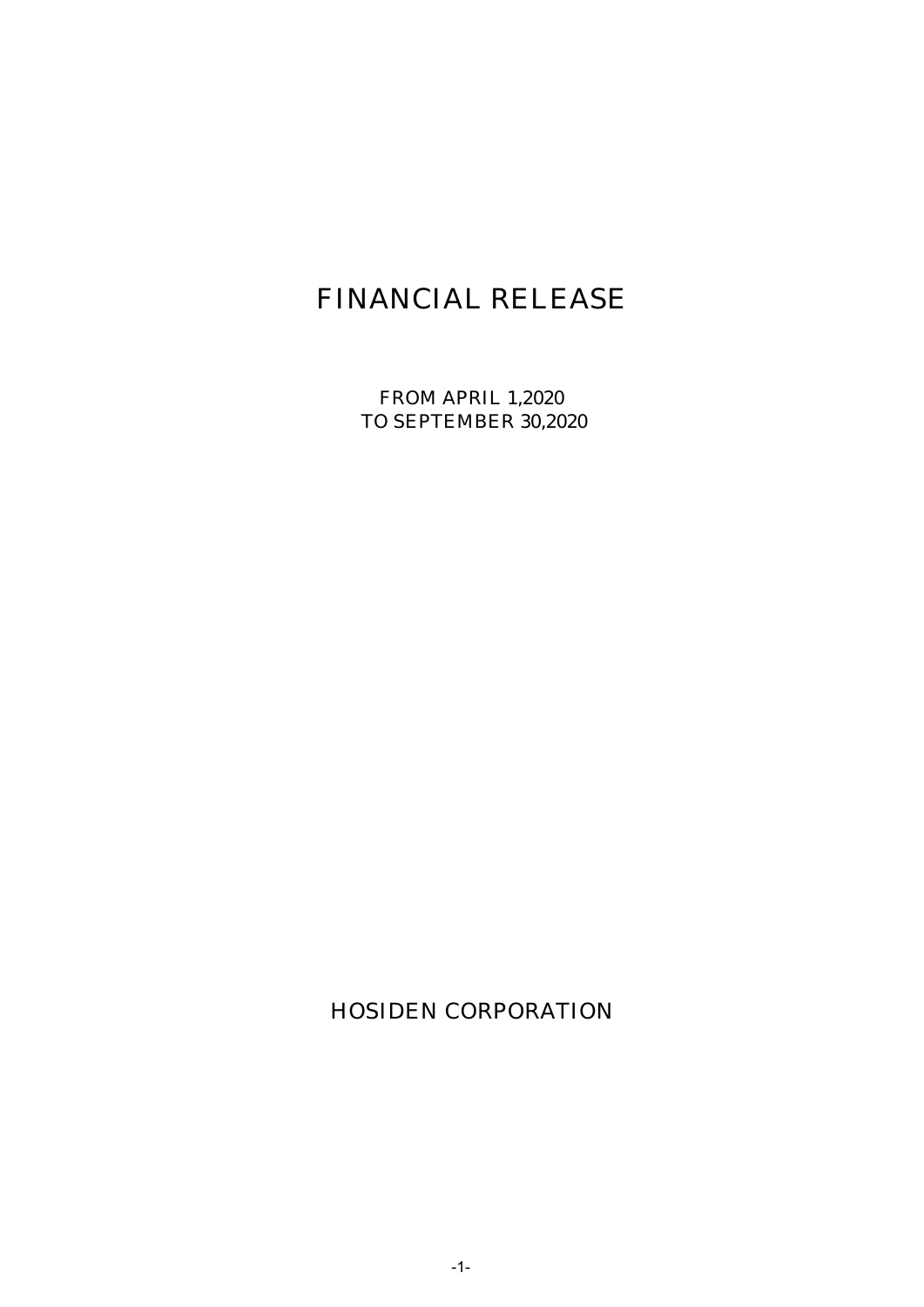#### 1. Consolidated Results For The Six Months Ended September.30, 2020

#### (1)Consolidated Operating Results(Six months ended Sep.30 ,2020)

| (1)Consolidated Operating Results (Six months ended Sep. 30, 2020) |                  |        |                         |       |                        |        |                 | Percentages indicate year - on - year changes |
|--------------------------------------------------------------------|------------------|--------|-------------------------|-------|------------------------|--------|-----------------|-----------------------------------------------|
|                                                                    | <b>Net Sales</b> |        | <b>Operating Income</b> |       | <b>Ordinary Income</b> |        |                 | Profit attributable to<br>owners of parent    |
|                                                                    | Millions of yen  |        | % Millions of yen       |       | % Millions of yen      | $\%$   | Millions of yen | %                                             |
| Six months ended Sep.30,2020                                       | 118.170          | 18.1   | 5.168                   | (8.8) | 4.551                  | (12.1) | 3.519           | (21.1)                                        |
| Six months ended Sep.30,2019                                       | 100.040          | (26.4) | 5.664                   | (0.8) | 5,179                  | (43.4) | 4.461           | (36.2)                                        |

|                              | Net Income<br><b>Per Share</b> | <b>Diluted Net</b><br><b>Income Per Share</b> |
|------------------------------|--------------------------------|-----------------------------------------------|
|                              | Yen                            | Yen                                           |
| Six months ended Sep.30,2020 | 60.21                          | 56.03                                         |
| Six months ended Sep.30,2019 | 76.32                          | 71.11                                         |

#### (2)Consolidated Financial Position(As of Sep.30,2020 and as of March.31,2020)

|                     | <b>Total Assets</b> | <b>Net Assets</b> | <b>Shareholders' Equity Ratio</b> |
|---------------------|---------------------|-------------------|-----------------------------------|
|                     | Millions of yen     | Millions of yen   | %                                 |
| As of Sep.30,2020   | 158,523             | 103,895           | 65.5                              |
| As of March.31,2020 | 150,161             | 100,767           | 67.1                              |

## 2.Dividends(Years ended March.31,2020 and the year ending March.31,2021)

|                 | Dividends per Share(Yen) |             |             |          |        |  |  |
|-----------------|--------------------------|-------------|-------------|----------|--------|--|--|
|                 | 1st quarter              | 2nd quarter | 3rd quarter | Year-end | Annual |  |  |
|                 | Yen                      | Yen         | Yen         | Yen      | Yen    |  |  |
| 2020            | $\overline{\phantom{a}}$ | 10.00       | -           | 15.00    | 25.00  |  |  |
| 2021            | $\overline{a}$           | 10.00       |             |          |        |  |  |
| 2021(Projected) |                          |             | -           | 10.00    | 20.00  |  |  |

#### 3.Consolidated Forecasts for the year ending March.31,2021

Percentages indicate year - on - year changes

|                           | <b>Net Sales</b> |     | <b>Operating Income</b> |        | <b>Ordinary Income</b> |        | Profit attributable to<br>owners of parent |        | Net Income Per Share |  |
|---------------------------|------------------|-----|-------------------------|--------|------------------------|--------|--------------------------------------------|--------|----------------------|--|
|                           | Millions of ven  | %   | Millions of ven         | %      | Millions of ven        | %      | Millions of ven                            | %      | Yen                  |  |
| Year ending March.31,2021 | 230.000          | 8.5 | 3,500                   | (15.3) | 9.500                  | (16.3) | 6,600                                      | (30.0) | 112.90               |  |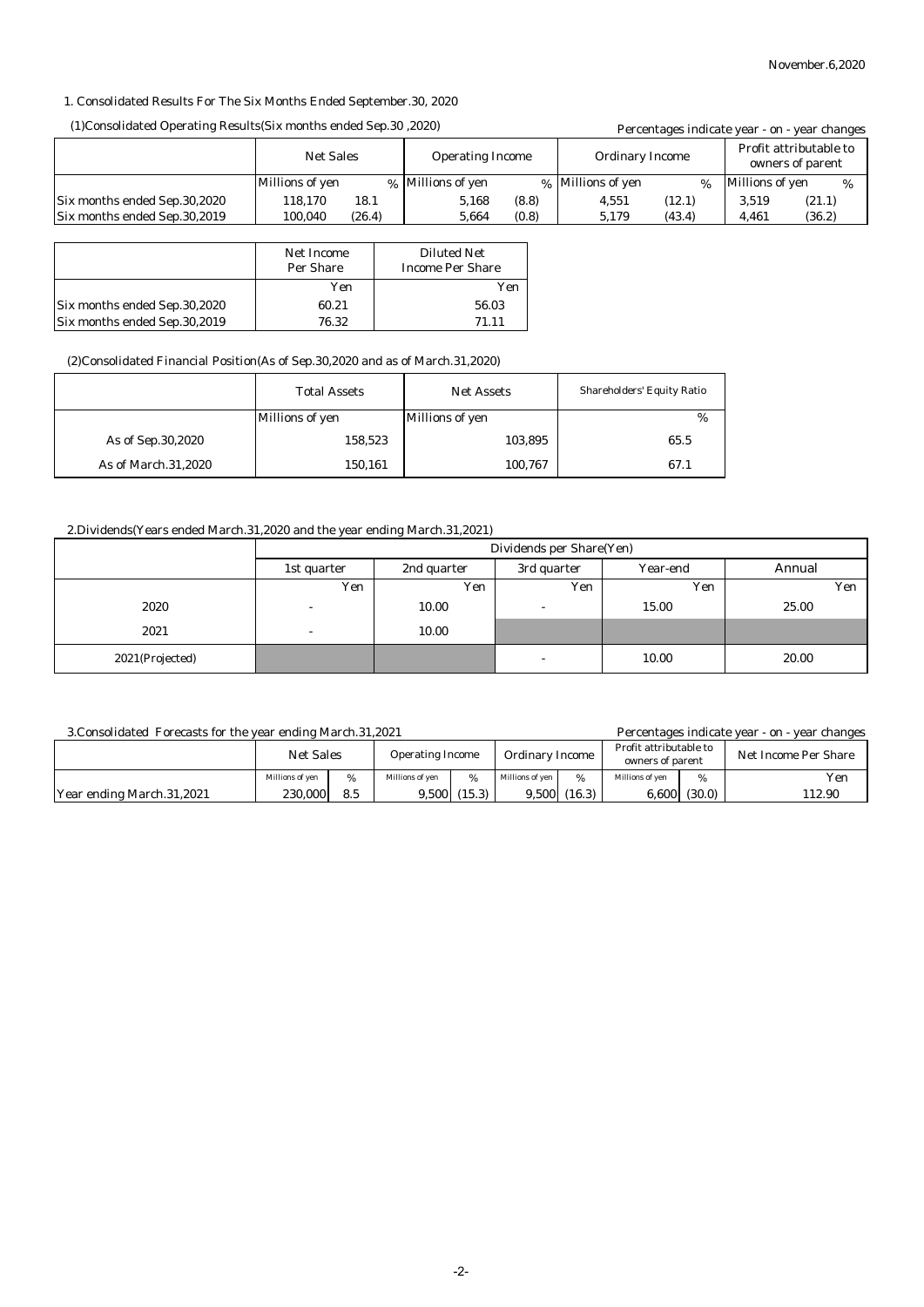# CONSOLIDATED BALANCE SHEET

Yen (millions)

| <b>ASSETS</b>                                     |                     |                   |
|---------------------------------------------------|---------------------|-------------------|
| <b>ACCOUNT ITEMS</b>                              | As of March.31,2020 | As of Sep.30,2020 |
| <b>Current assets</b>                             |                     |                   |
| 1. Cash and deposits                              | 49,213              | 45,629            |
| 2. Notes receivable and accounts receivable-trade | 26,183              | 38,571            |
| 3. Short-term investment securities               | 14,599              | 11,699            |
| 4. Inventories                                    | 33,051              | 35,049            |
| 5. Other current assets                           | 4,445               | 4,741             |
| 6. Allowance for doubtful receivables             | (27)                | (26)              |
| <b>Total of current assets</b>                    | 127,468             | 135,665           |
| <b>Fixed assets</b>                               |                     |                   |
| Property, plant and equipment                     | 16,797              | 16,323            |
| <b>Intangible assets</b>                          | 393                 | 411               |
| <b>Investments and other assets</b>               |                     |                   |
| 1. Investment securities                          | 3,683               | 4,145             |
| 2. Other investments                              | 2,102               | 2,262             |
| Allowance for doubtful receivables                | (284)               | (285)             |
| Total of investments and other assets             | 5,501               | 6,122             |
| <b>Total of fixed assets</b>                      | 22,693              | 22,857            |
| <b>Total assets</b>                               | 150,161             | 158,523           |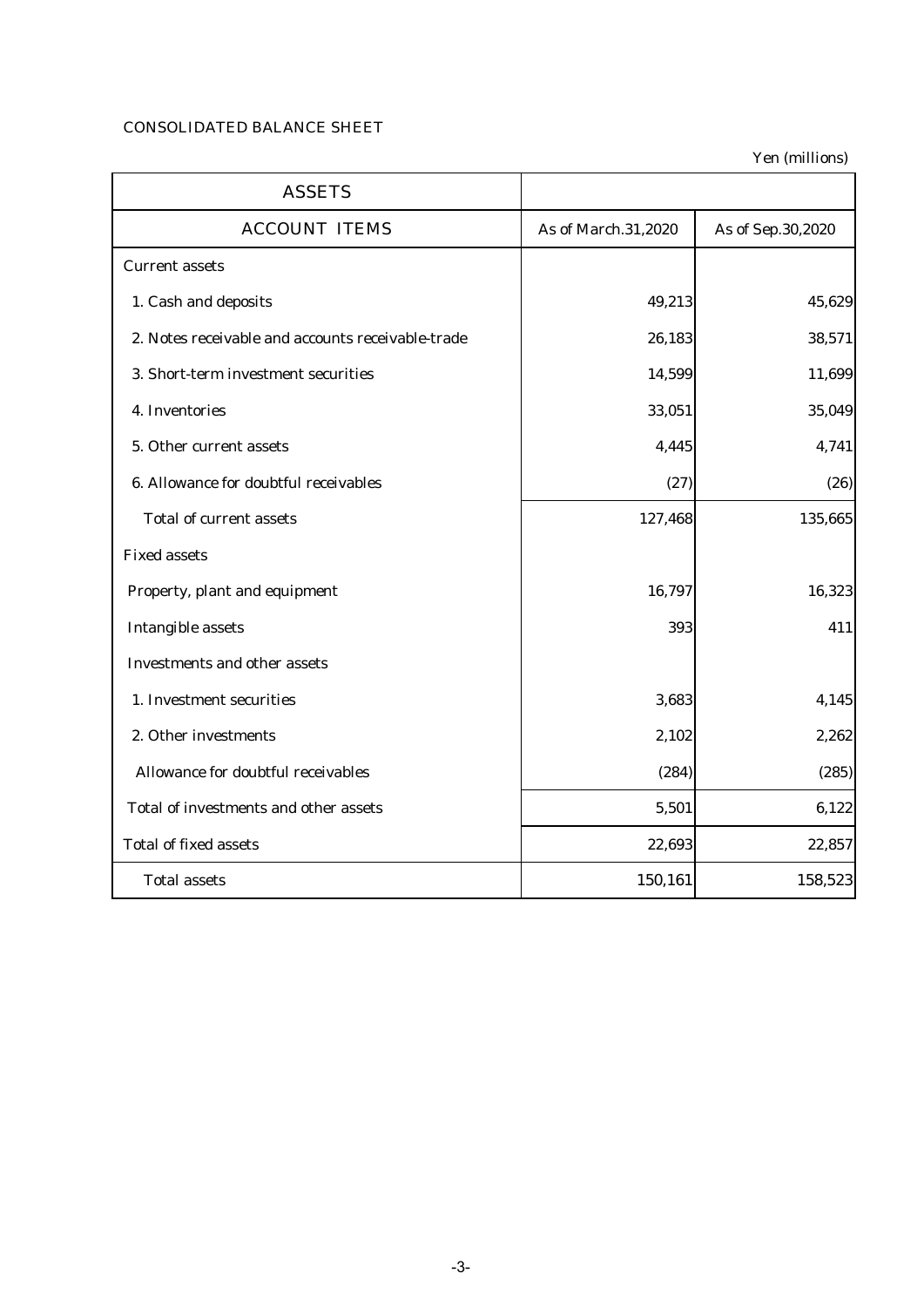Yen (millions)

| <b>LIABILITIES</b>                                                |                     |                   |  |  |
|-------------------------------------------------------------------|---------------------|-------------------|--|--|
| <b>ACCOUNT ITEMS</b>                                              | As of March.31,2020 | As of Sep.30,2020 |  |  |
| <b>Current liabilities</b>                                        |                     |                   |  |  |
| 1. Notes payable and accounts payable-trade                       | 25,050              | 30,649            |  |  |
| 2. Short-term debt                                                | 1,990               | 1,977             |  |  |
| 3. Income tax payable                                             | 1,819               | 1,445             |  |  |
| 4. Other current liabilities                                      | 4,362               | 3,951             |  |  |
| <b>Total of current liabilities</b>                               | 33,223              | 38,023            |  |  |
| Long-term liabilities                                             |                     |                   |  |  |
| 1. Convertible bond-type bonds with subscription rights to shares | 10,094              | 10,083            |  |  |
| 2. Retirement allowance                                           | 4,434               | 4,497             |  |  |
| 3. Other long-term liabilities                                    | 1,641               | 2,023             |  |  |
| <b>Total of long-term liabilities</b>                             | 16,170              | 16,605            |  |  |
| <b>Total liabilities</b>                                          | 49,394              | 54,628            |  |  |
| <b>SHAREHOLDERS' EQUITY</b>                                       |                     |                   |  |  |
| Owner's equity                                                    |                     |                   |  |  |
| 1. Common stock                                                   | 13,660              | 13,660            |  |  |
| 2. Additional paid-in capital                                     | 19,596              | 19,596            |  |  |
| 3. Retained earnings                                              | 77,791              | 80,434            |  |  |
| 4. Treasury stock                                                 | (8,661)             | (8,662)           |  |  |
| Total of owner's equity                                           | 102,386             | 105,029           |  |  |
| Accumulated other comprehensive income                            |                     |                   |  |  |
| 1. Unrealized gains on other securities                           | 1,676               | 2,007             |  |  |
| 2. Foreign currency translation adjustments                       | (3, 334)            | (3, 169)          |  |  |
| 3. Remeasurements of defined benefit plans                        | 38                  | 28                |  |  |
| Total of accumulated other comprehensive income                   | (1, 619)            | (1, 133)          |  |  |
| Total shareholders' equity                                        | 100,767             | 103,895           |  |  |
| Total liabilities and shareholders' equity                        | 150,161             | 158,523           |  |  |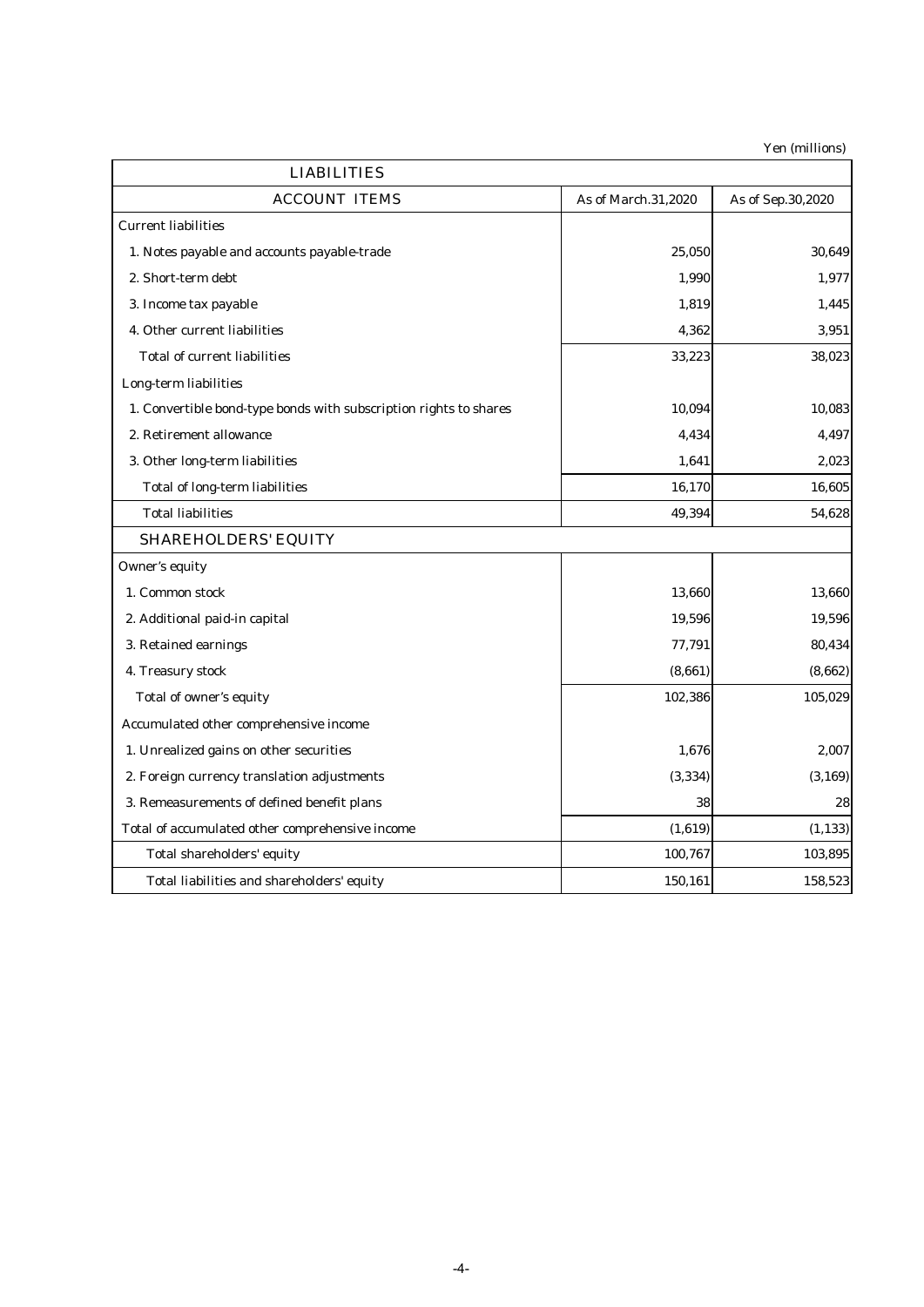## CONSOLIDATED STATEMENT OF INCOME

|                                                  |                                 | Yen (millions)                  |
|--------------------------------------------------|---------------------------------|---------------------------------|
| <b>ACCOUNT ITEMS</b>                             | Six months ended<br>Sep.30,2019 | Six months ended<br>Sep.30,2020 |
| Net sales                                        | 100,040                         | 118,170                         |
| Cost of sales                                    | 89,438                          | 108,221                         |
| Gross profit                                     | 10,601                          | 9,949                           |
| Selling, general and administrative expenses     | 4,936                           | 4,780                           |
| <b>Operating income</b>                          | 5,664                           | 5,168                           |
| Non-operating income                             | 241                             | 257                             |
| 1. Interest income                               | 103                             | 50                              |
| 2. Dividends received                            | 57                              | 57                              |
| 3. Subsidies for employment adjustment           | $\bf{0}$                        | 82                              |
| 4. Other                                         | 80                              | 67                              |
| Non-operating expenses                           | (726)                           | (874)                           |
| 1. Interest expenses                             | (63)                            | (30)                            |
| 2. Exchange loss                                 | (549)                           | (833)                           |
| 3. Other                                         | (112)                           | (10)                            |
| <b>Ordinary income</b>                           | 5,179                           | 4,551                           |
| <b>Extraordinary income</b>                      | 329                             | 170                             |
| 1. Gains on sales of fixed assets                | 4                               | 170                             |
| 2. Gains on sales of investment securities       | 313                             |                                 |
| 3. Other                                         | 11                              |                                 |
| <b>Extraordinary loss</b>                        | (31)                            | (30)                            |
| 1. Loss on disposal and sales of fixed assets    | (16)                            | (5)                             |
| 2. Loss on valuation of investment securities    | (14)                            | (13)                            |
| 3. Loss on liquidation of subsidiaries           |                                 | (11)                            |
| 4. Other                                         |                                 | (0)                             |
| Income before income taxes                       | 5,478                           | 4,692                           |
| <b>Income taxes</b>                              | 1,016                           | 1,172                           |
| 1. Current income taxes                          | 895                             | 1,095                           |
| 2. Deferred income taxes                         | 121                             | 77                              |
| Net income                                       | 4,461                           | 3,519                           |
| Profit attributable to non-controlling interests |                                 |                                 |
| Profit attributable to owners of parent          | 4,461                           | 3,519                           |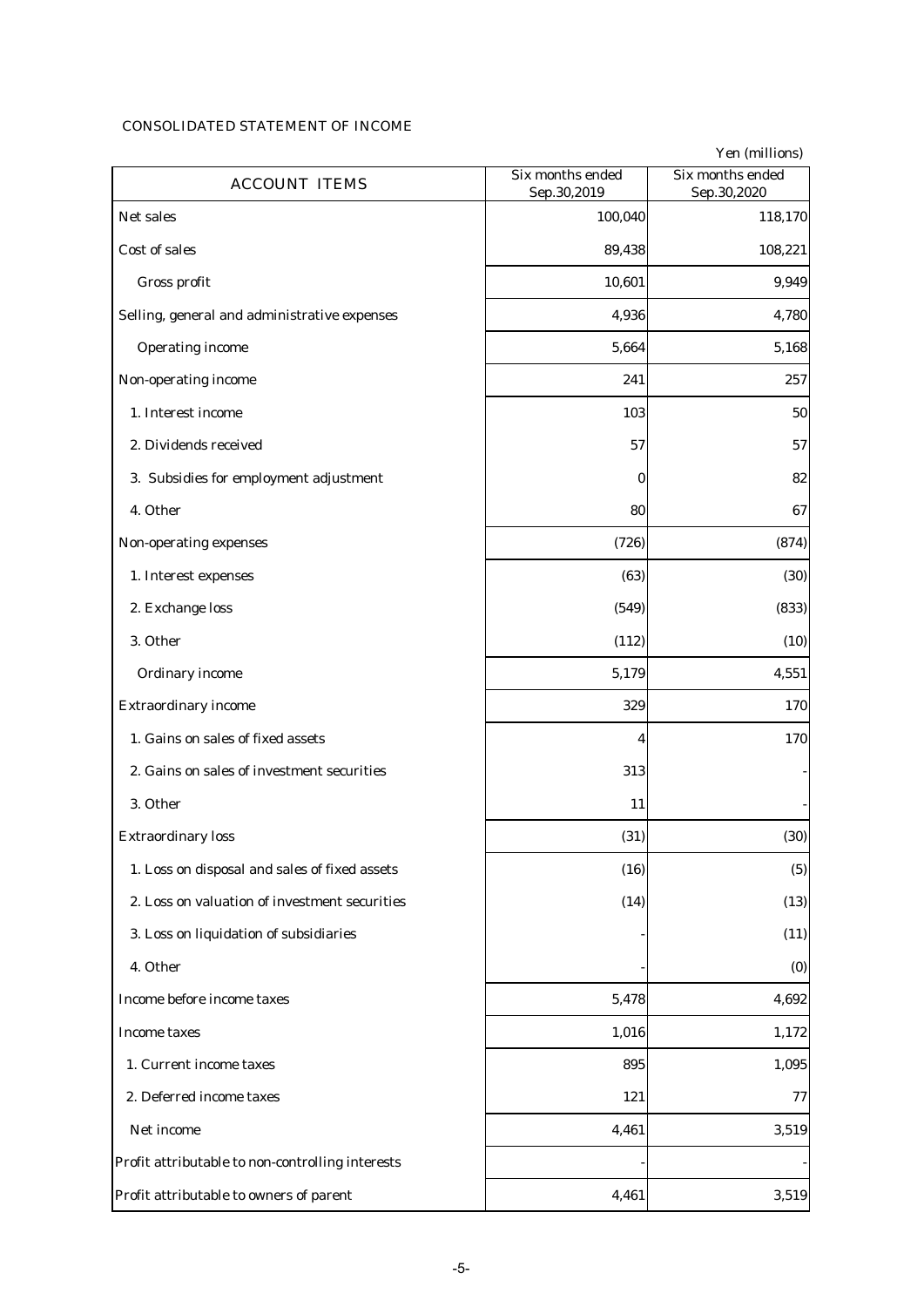| <b>CONSOLIDATED STATEMENT OF COMPREHENSIVE INCOME</b> |
|-------------------------------------------------------|
|-------------------------------------------------------|

|                                                                                                                               |                                 | Yen (millions)                  |
|-------------------------------------------------------------------------------------------------------------------------------|---------------------------------|---------------------------------|
| <b>ACCOUNT ITEMS</b>                                                                                                          | Six months ended<br>Sep.30,2019 | Six months ended<br>Sep.30,2020 |
| Net income                                                                                                                    | 4,461                           | 3,519                           |
| Other comprehensive income                                                                                                    |                                 |                                 |
| Net unrealized holding gains on securities                                                                                    | (2)                             | 330                             |
| Foreign currency translation adjustments                                                                                      | (745)                           | 164                             |
| Remeasurements of defined benefit plans                                                                                       | (31)                            | (10)                            |
| Total other comprehensive income                                                                                              | (778)                           | 485                             |
| Comprehensive income                                                                                                          | 3,682                           | 4,005                           |
| Comprehensive income attributable to                                                                                          |                                 |                                 |
| Comprehensive income attributable to<br>owners of parent<br>Comprehensive income attributable to<br>non-controlling interests | 3,682                           | 4,005                           |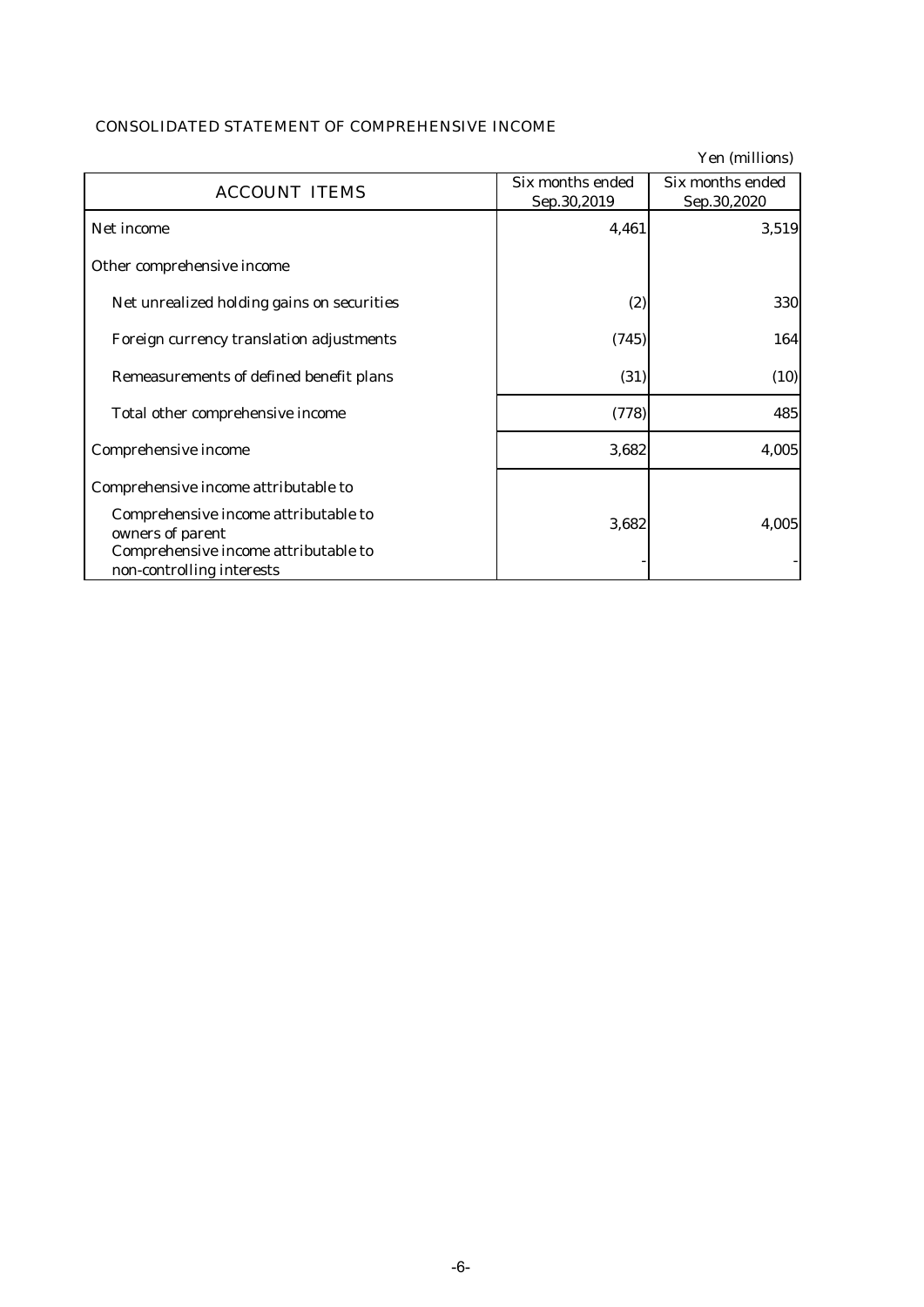## CONSOLIDATED STATEMENTS OF CASH FLOWS

|                                                                    |                                 | Yen (millions)                  |
|--------------------------------------------------------------------|---------------------------------|---------------------------------|
| <b>ACCOUNT ITEMS</b>                                               | Six months ended<br>Sep.30,2019 | Six months ended<br>Sep.30,2020 |
| <b>Operating activities</b>                                        |                                 |                                 |
| 1. Profit before income taxes                                      | 5,478                           | 4,692                           |
| 2. Depreciation                                                    | 1,413                           | 1,464                           |
| 3. Decrease(Increase) in notes and accounts receivables-trade      | (13, 873)                       | (12, 699)                       |
| 4. Decrease(Increase) in inventories                               | (21, 168)                       | (2, 413)                        |
| 5. Decrease(Increase) in accounts receivables from sub-contractors | (354)                           | (586)                           |
| 6. Increase(Decrease) in notes and accounts payable-trade          | 24,659                          | 6,563                           |
| 7. Other-net                                                       | (1,738)                         | (116)                           |
| Sub-total                                                          | (5, 584)                        | (3,096)                         |
| 8. Interest and dividends - received                               | 152                             | 97                              |
| 9. Interest - paid                                                 | (64)                            | (32)                            |
| 10. Income taxes - paid                                            | (1,713)                         | (1,611)                         |
| 11. Income taxes - refunded                                        | 220                             | $\boldsymbol{4}$                |
| Net cash provided by operating activities                          | (6,989)                         | (4,639)                         |
| <b>Investing activities</b>                                        |                                 |                                 |
| 1. Decrease(Increase) from deposits                                | 380                             | $\mathbf 5$                     |
| 2. Capital expenditures                                            | (3, 211)                        | (1, 162)                        |
| 3. Gains on sales of investment securities                         | 621                             |                                 |
| 4. Other-net                                                       | 423                             | 215                             |
| Net cash used in investing activities                              | (1,786)                         | (941)                           |
| <b>Financing activities</b>                                        |                                 |                                 |
| 1. Increase(Decrease) in short-term debt                           | (37)                            | 85                              |
| 2. Purchases of treasury stock                                     | (0)                             | (0)                             |
| 3. Dividends paid                                                  | (876)                           | (876)                           |
| 4. Other-net                                                       | (54)                            | (51)                            |
| Net cash used in financing activities                              | (969)                           | (842)                           |
| Effect of exchange rate changes on cash and cash equivalents       | (554)                           | (76)                            |
| Net increase (Decrease) in cash and cash equivalents               | (10, 300)                       | (6, 499)                        |
| Cash and cash equivalents at beginning of period                   | 68,061                          | 62,649                          |
| Cash and cash equivalents at end of period                         | 57,760                          | 56,149                          |